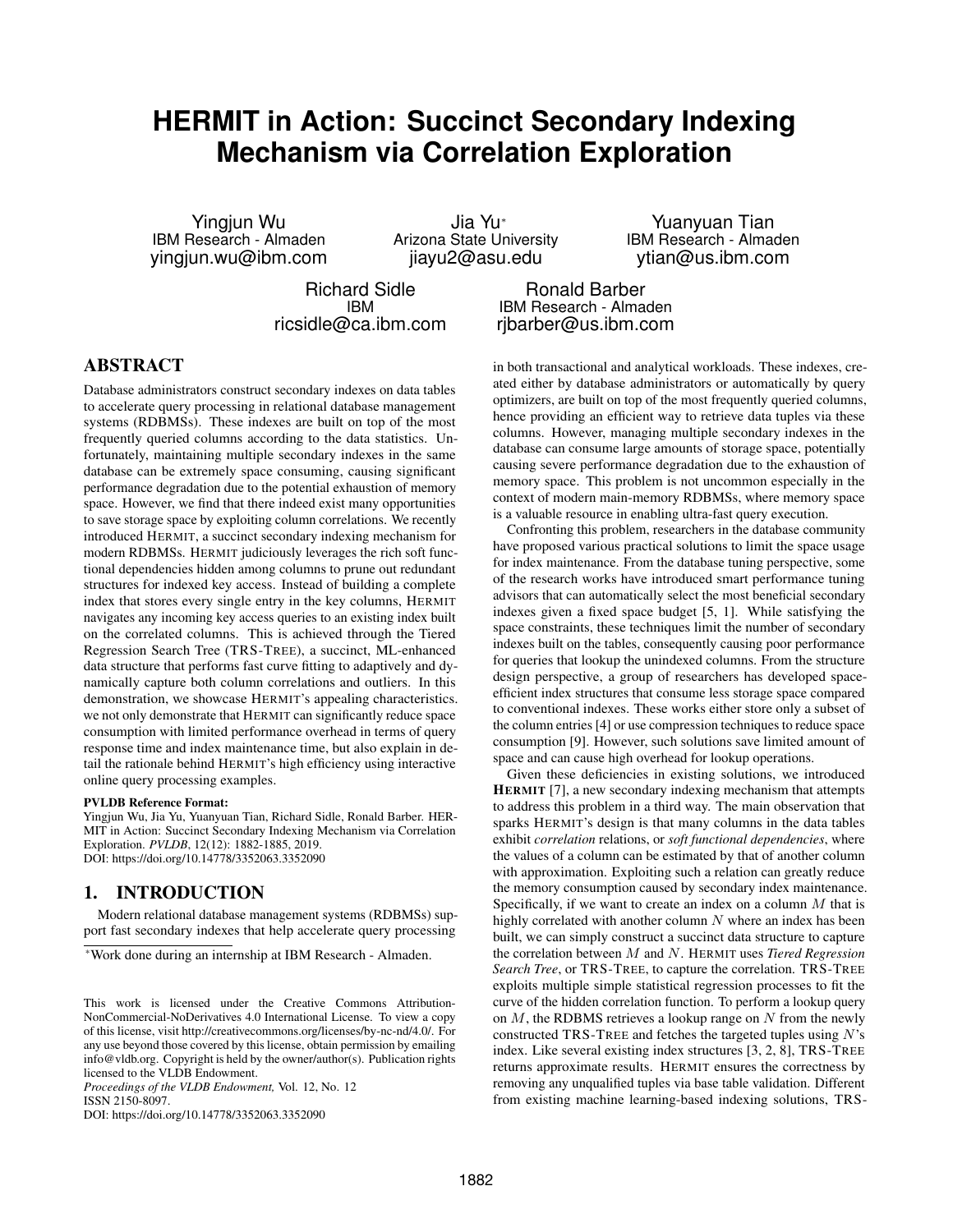<span id="page-1-0"></span>

Figure 1: A comparison between data retrieval via conventional secondary indexes and HERMIT. (double triangles -> conventional secondary index; small single triangle -> the proposed TRS-TREE structure)

TREE efficiently handles inserts, deletes, and updates, and supports on-demand structure reorganization to re-optimize the index efficiency at system runtime. This ensures that HERMIT can sustain good performance even if data distribution change occurs.

HERMIT yields competitive performance when supporting range queries, which are prevalent for secondary key column accesses. It also presents a tradeoff between computation and space consumption. While avoiding building a complete index structure remarkably reduces space consumption, HERMIT requires any incoming query to go through an additional hop before retrieving the targeted tuples. However, as our demonstration will show, this overhead does not substantially affect performance in practice, and it also brings in huge benefits when storage space is valuable and scarce, such as in main-memory RDBMSs.

#### 2. HERMIT OVERVIEW

HERMIT is a secondary indexing mechanism that leverages column correlations to accelerate query processing. To index a specified column  $M$ , HERMIT requires two components: a succinct data structure called *Tiered Regression Search Tree* (abbr., TRS-TREE) on the *target* column M, and a pre-existing complete index called *host index* on the *host* column N. TRS-TREE models the correlation between M and N: it leverages a *tiered regression* method to perform hierarchical curve fitting over the correlation function  $Fn$  from  $M$ to  $N$ , and uses a tree structure to index a set of regression functions each of which represents an approximate linear mapping from a value range of  $M$  to that of  $N$ .

To execute a query, HERMIT runs a three-phase searching algorithm: (1) TRS-TREE search; (2) host index search; and (3) base table validation. Specifically, HERMIT uses the query predicate to search the TRS-TREE in order to retrieve the range mapping from  $M$  to  $N$ . It then leverages the host index to find a set of candidate tuple identifiers. We note that this candidate set is approximate, and it contains false positives that fail to satisfy the original predicates. HERMIT removes those false positives by directly validating the corresponding values on the base table.

We now use a running example to demonstrate how HERMIT works. Let us consider a data table STOCK\_HISTORY recording U.S. stock market trading histories with four different columns: TIME (i.e., trading date), DJ (i.e., Dow Jones), SP (i.e., S&P 500), and VOL (i.e., total trading volume). The database administrator has already created an index on column DJ. Now she decides to create another index on column SP due to the frequent occurrence of queries on this column. On receiving the index creation statement, the RDBMS adopting HERMIT first checks whether any column correlation involving TIME or SP has been detected via any correlation discovery algorithms. If observing that the values in SP are highly correlated with those in DJ and that there is an existing index on DJ, the RDBMS then constructs a TRS-TREE to model the correlation mapping from SP to DJ. Given the query range  $(S_{min}, S_{max})$ 

<span id="page-1-1"></span>

Figure 2: TRS-TREE data structure on a target column with value range from 0 to 1024. The node fanout is set to 4. The boxes represent the leaf nodes and the circles represent the internal nodes. The ruler bar shows how TRS-TREE partitions the range of the target column.

on column SP, HERMIT first inputs this range to the constructed TRS-TREE to fetch the corresponding range  $(D_{min}, D_{max})$  on DJ. Then it searches the host index on DJ with the generated range  $(D_{min}, D_{max})$  to find all the satisfying tuples. To filter out false positives, the RDBMS reads the SP values from the base table and validates the correctness of the result. [Figure 1](#page-1-0) shows how HER-MIT is different from conventional secondary indexing mechanisms when retrieving tuples in the example.

## 3. HERMIT DESIGN

Unlike existing indexing techniques that provide direct accesses to the tuple identifiers, HERMIT requires two-hop accesses. While potentially causing higher access overhead for point queries, HER-MIT can achieve very competitive performance for range queries that are highly common for secondary indexes (as we will demonstrate in the experiments). And, of course, HERMIT can significantly reduce the space consumption for index maintenance. HERMIT supports both transactional and analytical workloads. The constructed TRS-TREE processes any insert, delete, and update operation with correctness guarantees. Due to its approximate characteristics, HER-MIT works best for range queries, which are quite common for secondary key columns, especially in data analytics. Furthermore, HERMIT is extremely beneficial for main-memory RDBMSs, where memory space is very valuable. We now introduce TRS-TREE, the key component of HERMIT, and then present how HERMIT works with TRS-TREE. The detailed description can be found in [\[7\]](#page-3-4).

#### 3.1 TRS-Tree

TRS-TREE is a  $k$ -ary tree structure that maps the values in the target column  $M$  to that in the host column  $N$ . It uses leaf nodes to maintain the detailed data mappings, with its internal nodes providing fast navigation to these leaf nodes. [Figure 2](#page-1-1) shows a TRS-TREE structure constructed on a target column whose value range is from 0 to 1024.

Leaf node. A leaf node in TRS-TREE is associated with a subrange  $r$  of the target column  $M$ . We define that a range  $r$  has two elements: a lower bound  $lb$  and an upper bound  $ub$ . Given a set of column entries  $M^r$  from M covered by  $r$  (i.e.,  $\forall m \in M^r, r.lb \leq$  $m \le r.ub$ , the leaf node attempts to provide an approximate linear mapping from  $M<sup>r</sup>$  to its corresponding set of column entries  $N<sup>r</sup>$  in the host column  $N$ . Such a mapping is represented using a linear function  $n = \beta m + \alpha \pm \epsilon$ , where m and n represent column values from  $M^r$  and  $N^r$ ,  $\beta$  and  $\alpha$  respectively denote the function's slope and intercept, and  $\epsilon$  denotes the confidence interval. TRS-TREE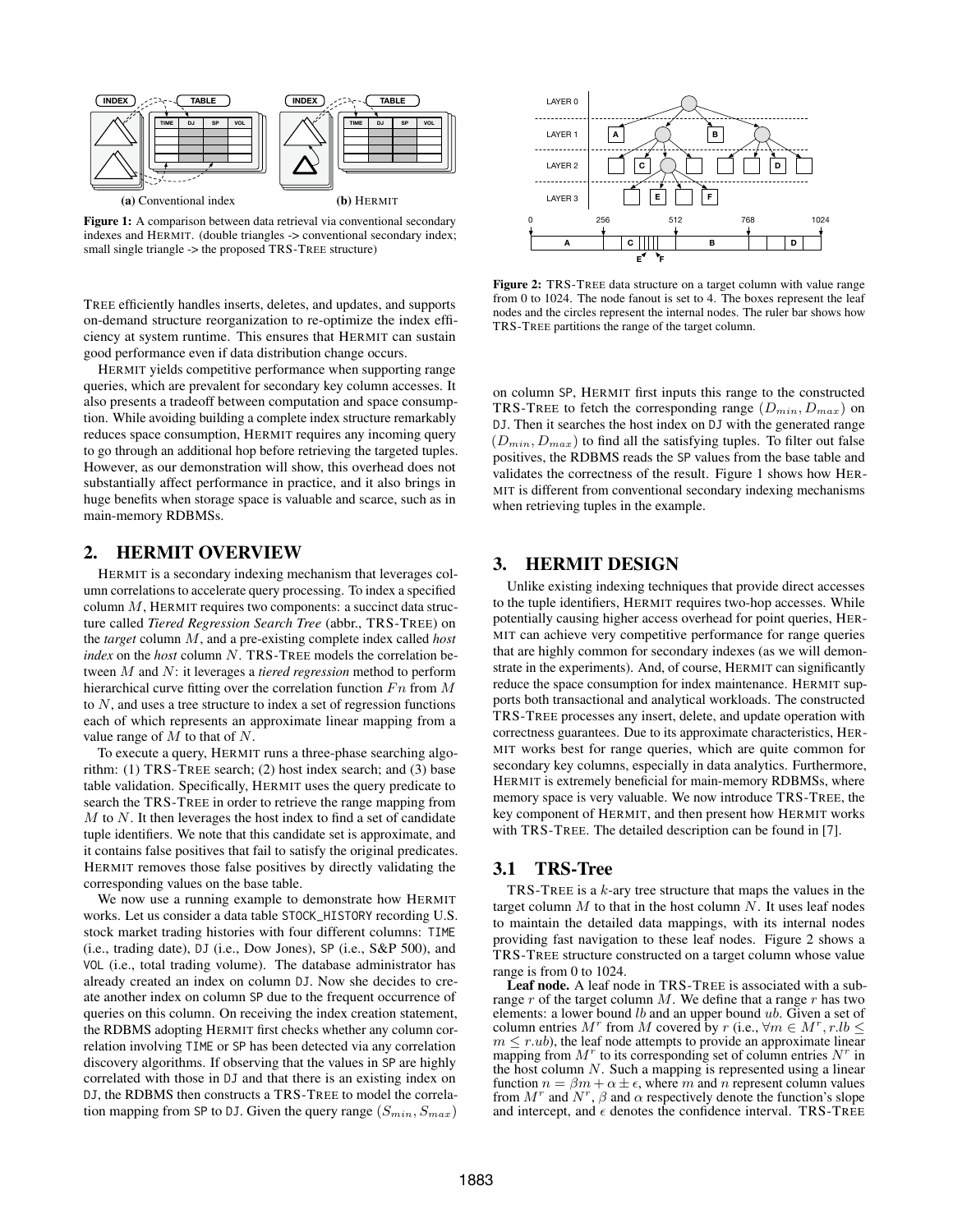computes  $\beta$  and  $\alpha$  using the standard linear regression formula:

$$
\alpha = \overline{N^r} - \beta \overline{M^r} \qquad \beta = \frac{cov(M^r, N^r)}{var(M^r)}
$$

where  $\overline{N^r}$  and  $\overline{M^r}$  respectively denote the average values of elements in  $N^r$  and  $M^r$ ,  $var(M^r)$  is the variance of elements in  $M^r$ , and  $cov(M^r, N^r)$  presents the covariance of the corresponding elements in  $M<sup>r</sup>$  and  $N<sup>r</sup>$ . Based on the above equations, both  $\alpha$  and  $\beta$  can be computed with *one scan* of the data in  $M^r$  and  $N^r$ . The confidence interval  $\epsilon$  can be computed based on a user-defined parameter, called *error\_bound*. The function  $n = \beta m + \alpha \pm \epsilon$ captures an approximate linear correlation between columns M and N under the sub-range  $r$  in M. However, not all the entry pairs  $(m, n)$  from  $M^r$  and  $N^r$  are necessarily covered by the computed linear function. We call these uncovered entry pairs as *outliers*. The leaf node maintains all these outliers in an *outlier buffer*, which is implemented as a hash table mapping from  $m$  to the tuple's identifier in the form of either a primary key or a tuple location.

Internal node. An internal node in TRS-TREE functions as a navigator that routes the queries to their targeted leaf nodes. Similar to the leaf nodes, each internal node is associated with a range in the target column  $M$ . However, instead of maintaining any mapping to the host column, an internal node only maintains a fixed number of pointers pointing to its child nodes, each of which can be either a leaf node or another internal node. To perform a lookup, an internal node can easily navigate the query to the corresponding child node whose range covers the input value.

Construction algorithm. The construction algorithm recursively divides  $M$ 's value range into  $k$  uniform sub-ranges until every entry pair  $(m, n)$  from M and N covered by the corresponding sub-range can be well estimated by a simple linear regression-based data mapping. The construction algorithm takes as input the base table T, the target column ID  $cid_M$ , the host column ID  $cid_N$ , and the target column's full range  $R$ . This construction algorithm utilizes a FIFO queue to build the TRS-TREE in a top-down fashion. Each element in the FIFO queue is a pair that contains a TRS-TREE node and the node's corresponding temporary table. The temporary table for a TRS-TREE node is a sub-table of  $T$ , which selects rows with target column in the node's range, and projects only the target and host columns along with each tuple's identifier.

**Lookup algorithm.** The lookup algorithm starts from  $root$  and runs a breadth-first search using a FIFO queue. The TRS-TREE iterates every single node in the queue and performs a lookup if the node is a leaf node. On confronting an internal node, TRS-TREE retrieves its child nodes and checks whether each child's range overlaps with the query predicate. Any overlapping child node will be pushed to the FIFO queue. The lookup algorithm continues iterating until the queue is empty. When reaching leaf nodes, TRS-TREE computes an intersection range between the query predicate and the node's value range. Using this range, the node can then use its linear function to compute the estimated range on  $N$  that covers the exact matching.

Maintenance algorithm. At system runtime, TRS-TREE can dynamically support all of the commonly used database operations, including insertions, deletions, and updates. Given the to-be-inserted tuple's target column value  $m$ , host column value  $n$ , and tuple identifier tid, TRS-TREE starts the insertion by locating the leaf node containing the range covering  $m$ . After that, TRS-TREE checks whether the node's corresponding range of the host column can cover  $n$  (using the leaf node's linear function). If not, then TRS-TREE inserts this tuple's m and tid into the outlier buffer. Otherwise, the insertion algorithm directly terminates. For deletion,

<span id="page-2-0"></span>

Figure 3: The workflow of HERMIT's lookup mechanism.

leaf node. Instead, it directly checks the outlier buffer and removes the corresponding entry if exists.

Online reconfiguration. TRS-TREE reorganizes its internal structure on demand to optimize the index efficiency in terms of both lookup performance and space utilization. TRS-TREE detects reorganization opportunities based on two criteria. First, the outlier buffer size of a certain leaf node reaches a threshold ratio compared to the total number of tuples covered in the corresponding range; second, the number of deleted tuples covered by the leaf node's corresponding range reaches a threshold compared to the total number of tuples. For the first case, TRS-TREE directly splits the leaf node into multiple equal-range child nodes. For the second case, TRS-TREE checks the node's neighbors to determine whether merging is beneficial. To perform structure reorganization, a background thread scans the target column to obtain all the tuples that fall into the affected value range. It then computes the linear functions and populates the outlier buffers before installing the new node(s) into the tree structure.

## 3.2 HERMIT Workflow

New York 15 Trees not perform any computation after locating the main interaction after locating the main interaction after the main interaction after the main interaction after the main interaction after the main interact TRS-TREE lookup returns only approximate results. To obtain the real matching for the input queries, HERMIT needs to collaborate with the underlying RDBMS and remove all the false positive results. [Figure 3](#page-2-0) shows the entire workflow of HERMIT's lookup mechanism. We list the key steps as follows: (1) TRS-TREE *lookup* – This step performs a lookup on TRS-TREE. The results are a set of ranges on the host column and a set of tuple identifiers. (2) *Host index lookup* – This step performs lookups on the host index with the returned host column ranges as inputs. The result is a set of tuple identifiers, which is further unioned with the set of identifiers returned from Step 1. (3) *Primary index lookup (optional)* – This step occurs only if the RDBMS adopts logical pointers as tuple identifiers [\[6\]](#page-3-8). It looks up the primary index with the returned set of tuple identifiers as inputs. The result is a set of tuple locations. (4) *Base table validation* – This step fetches the actual tuples using tuple locations and validates whether each tuple satisfies the input predicates. This step returns all the qualified results to the input query.

#### 4. DEMONSTRATION PLAN

We have developed a generalized framework to demonstrate HER-MIT's high efficiency in terms of both space consumption and query response/index maintenance time. The framework contains two parts: (1) a real-time performance monitoring component that continuously reports HERMIT's runtime performance numbers; (2) an interactive query processing interface that allows users to submit and execute SQL statements. From this demonstration, the audience is expected to understand that (1) HERMIT can be easily configured; (2) HERMIT's TRS-TREE can be constructed within a short period of time; (3) HERMIT can achieve competitive lookup performance; (4) HERMIT can significantly reduce storage consumption; (5) HER-MIT can use online structure reconfiguration to reoptimize performance; and (6) how HERMIT works and why HERMIT achieves high efficiency.